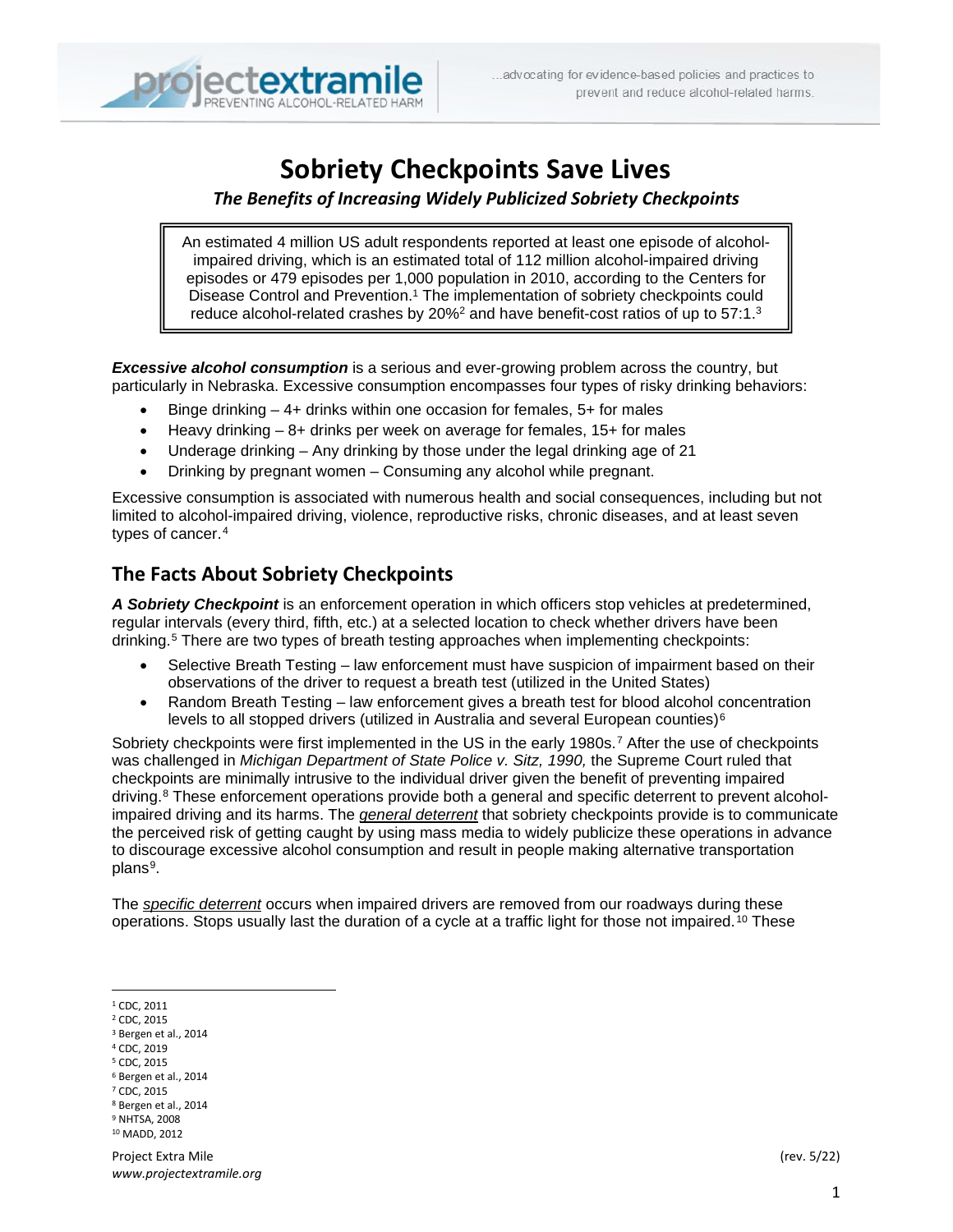operations frequently result in citations for other violations like not using a seatbelt, driving without a license, driving while on a suspended license, and other major crimes.<sup>[11](#page-1-0)</sup>



Studies have shown that someone can drive impaired between 200-2,000 times before being arrested and between 40-70% of first-time DUI offenders have a prior alcohol or other drug-related criminal offense.[12](#page-1-1) Individuals who binge drink are 14 times more likely to report alcohol-impaired driving.[13](#page-1-2) Impairment begins much earlier than the legal limit of .08 BAC, making it imperative to get those that are legally intoxicated off our roads. Driving while impaired affects not only the impaired driver's safety, but also that of innocent motorists and pedestrians. Indeed, nearly 40% of alcohol-impaired driving fatalities are victims other than the drinking driver.<sup>[14](#page-1-3)</sup>

| $.02$ BAC* | About 2<br>alcoholic drinks** | • Decline in visual functions<br>. Decline in ability to perform two tasks at same time                                                                                |
|------------|-------------------------------|------------------------------------------------------------------------------------------------------------------------------------------------------------------------|
| .05 BAC*   | About 3<br>alcoholic drinks** | • Reduced coordination<br>• Reduced ability to track moving objects<br>• Difficulty steering<br>• Reduced response to emergency driving situations                     |
| $.08$ BAC* | About 4<br>alcoholic drinks** | • Reduced ability to concentrate<br>• Short-term memory loss<br>• Difficulty controlling speed<br>• Reduced information processing capability<br>• Impaired perception |

\*Blood Alcohol Concentration measurement. \*\*The number of drinks represents the approximate amount of alcohol that a 160-pound man would need to drink in one hour to reach the listed BAC in each category. [15](#page-1-4)

Currently, 37 States, the District of Columbia, Northern Mariana Islands, and the Virgin Islands conduct some form of sobriety checkpoints to enforce alcohol-impaired driving laws.<sup>[16](#page-1-5)</sup> The utilization of sobriety checkpoints is a recommended strategy based on strong evidence that these checkpoints prevent motor vehicle injuries by the Centers for Disease Control and Prevention,<sup>[17](#page-1-6)</sup> the Community Preventive Services Task Force,[18](#page-1-7) National Academies of Sciences, Engineering, and Medicine,[19](#page-1-8) and the National Highway Traffic Safety Administration<sup>[20](#page-1-9)</sup> among other national and international public health and safety organizations.

- <span id="page-1-2"></span><sup>13</sup> Naimi et al., 2003
- <span id="page-1-3"></span><sup>14</sup> NASEM, 2018
- <span id="page-1-4"></span><sup>15</sup> NTSB, 2019
- <span id="page-1-5"></span><sup>16</sup> GHSA, n.d.
- <span id="page-1-6"></span><sup>17</sup> CDC, 2015 <sup>18</sup> CPSTF, 2014
- <span id="page-1-8"></span><span id="page-1-7"></span><sup>19</sup> NASEM, 2018
- <span id="page-1-9"></span><sup>20</sup> NHTSA, 2008

<span id="page-1-0"></span><sup>11</sup> Bergen et al., 2014

<span id="page-1-1"></span><sup>12</sup> White & Gasperin, 2007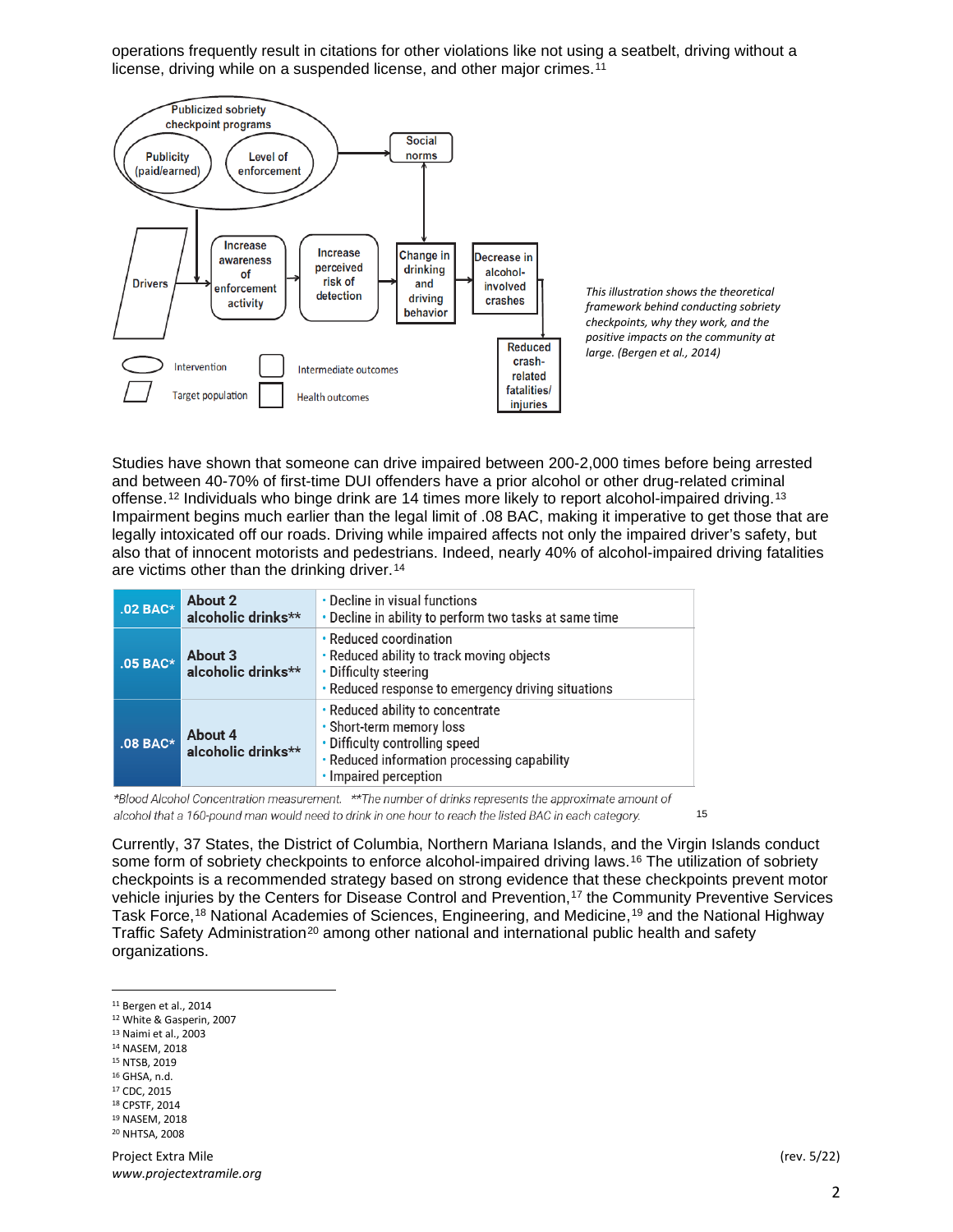## **Impact of Sobriety Checkpoints**

A review of existing literature concluded that sobriety checkpoints resulted in a median reduction of 20% in fatal and injury crashes associated with the operations, $21$  while a meta-analysis of checkpoints found a 17% reduction in alcohol-involved crashes. A study focused on sobriety checkpoints around college campuses found a 28% reduction in individuals who reported drinking and driving under the influence.<sup>[22](#page-2-1)</sup>

Alcohol-impaired crashes come with a costly price, estimated to be \$1[23](#page-2-2) billion in the US in 2012.<sup>23</sup> Although alcohol-involved crashes are approximately 12% of all crashes, they account for 24% of total societal costs.<sup>[24](#page-2-3)</sup> These costs include quality of life losses, medical bills, loss of earnings, property damage, and others, and each fatality from an alcohol-impaired crash costs approximately \$5.6 million. An approximate 20% reduction in crashes could result in \$24.6 billion in cost savings. Studies have estimated the benefit-cost ratio to be between 2:1 and 57:1 for sobriety checkpoints.[25](#page-2-4) These checkpoints not only save lives but also have significant economic benefits.

### **The Nebraska Experience**

Nebraska ranks as the  $4<sup>th</sup>$  worst binge drinking (20.4%) state in the United States.<sup>[26](#page-2-5)</sup> Nebraska also ranks as the second-worst self-reported drinking and driving state with 955 episodes per 1,000 population. Nebraska and Hawaii were the only two states identified by the CDC as having significantly higher rates than the national average.<sup>[27](#page-2-6)</sup>

Between 2010 and 2019, the Nebraska Department of Transportation-Highway Safety Office (NDOT-HSO) reports that 707 people were killed in an alcohol-involved crash in Nebraska.<sup>[28](#page-2-7)</sup> Over the past six years, an annual average of 74 alcohol-related traffic fatalities occurred due to an alcohol-impaired driver.[29,](#page-2-8) [30](#page-2-9)

The utilization of sobriety checkpoints in Nebraska has been upheld under state law. Checkpoint and saturation patrol operations are particularly prevalent during the *Click It or Ticket* and *Drive Sober or Get Pulled Over* campaigns which are implemented around holidays when excessive consumption can be more prevalent (Memorial Day, Labor Day, Thanksgiving, and Christmas). A saturation patrol is a concentrated enforcement effort targeting impaired driving and other moving violations over a generally larger geographic area.<sup>[31](#page-2-10)</sup> Between 2014 and 2019, special enforcements resulted in 4,763 arrests for driving while under the influence of alcohol, an average of 794 per year. These operations also resulted in 1,844 minor in possession and 2,073 open container citations.[32](#page-2-11)

# **Reducing Alcohol-related Crashes: What Else Works?**

A 2018 National Academies of Sciences, Engineering, and Medicine report entitled *Getting to Zero Alcohol-Impaired Driving Fatalities* made additional recommendations for reducing alcohol-related crashes and fatalities:

- Significantly **increase alcohol taxes**;
- **Reduce alcohol availability**, including the number of on- and off-premises alcohol outlets and the days and hours of alcohol sales;
- Adopt and/or strengthen laws and dedicate enforcement resources to **stop illegal alcohol sales**, including sales to already-intoxicated adults and sales to those under 21;
- Enact per se laws for alcohol-impaired driving at **0.05% blood alcohol concentration (BAC)**;

- <span id="page-2-5"></span><span id="page-2-4"></span><sup>26</sup> CDC, BRFSS, 2020
- <span id="page-2-6"></span><sup>27</sup> Jewett et al, 2015
- <span id="page-2-7"></span><sup>28</sup> NDOT-HSO, 2019
- <span id="page-2-8"></span><sup>29</sup> NDOT-HSO, 2018
- <span id="page-2-9"></span><sup>30</sup> NDOT, 2019
- <span id="page-2-11"></span><span id="page-2-10"></span><sup>31</sup> MADD, 2012 <sup>32</sup> NDOT, n.d

Project Extra Mile (rev. 5/22) *www.projectextramile.org*

<span id="page-2-0"></span><sup>21</sup> Fell, Tippets, & Levy, 2008

<span id="page-2-1"></span><sup>22</sup> Bergen et al., 2014

<span id="page-2-2"></span><sup>23</sup> Bergen et al., 2014

<span id="page-2-3"></span><sup>24</sup> Zaloshnja, Miller, & Blincone, 2013 <sup>25</sup> Bergen et al., 2014